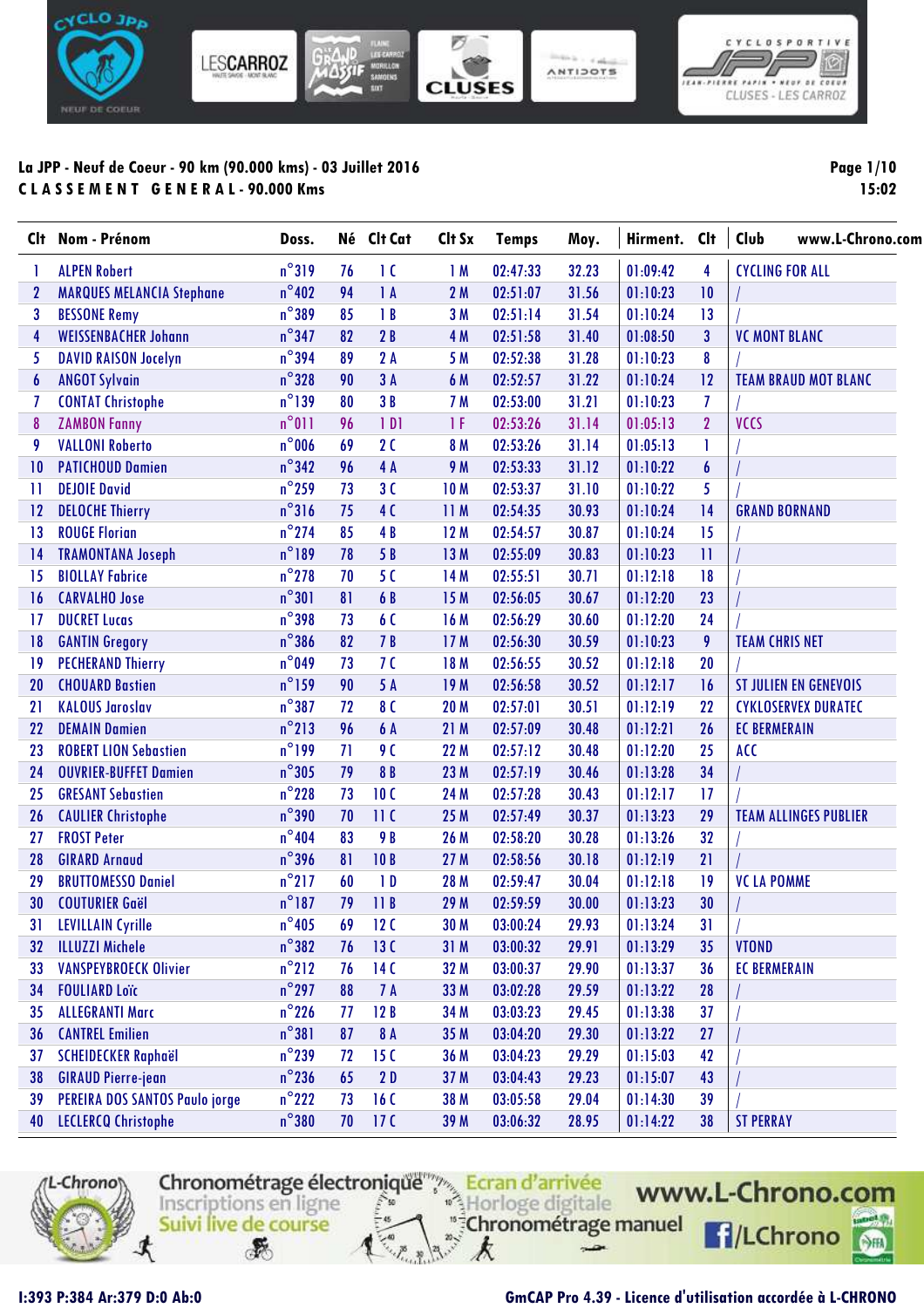

**Page 2/10 15:02**

 $\boxed{\circ}$ 

| Clt | Nom - Prénom                 | Doss.           | Né | Clt Cat         | Clt Sx | <b>Temps</b> | Moy.  | Hirment. | <b>Clt</b> | Club<br>www.L-Chrono.com      |
|-----|------------------------------|-----------------|----|-----------------|--------|--------------|-------|----------|------------|-------------------------------|
| 41  | <b>ROUSSY Samuel</b>         | $n^{\circ}$ 343 | 72 | 18 <sub>C</sub> | 40 M   | 03:06:46     | 28.91 | 01:15:02 | 41         |                               |
| 42  | <b>VACHER Jean marc</b>      | $n^{\circ}$ 346 | 71 | 19C             | 41 M   | 03:06:48     | 28.91 | 01:14:54 | 40         | <b>EVIAN VELO</b>             |
| 43  | <b>CHARDON Steve</b>         | $n^{\circ}403$  | 75 | 20C             | 42 M   | 03:07:32     | 28.80 | 01:17:38 | 52         |                               |
| 44  | <b>BERTOUX Laurent</b>       | $n^{\circ}$ 304 | 72 | 21C             | 43 M   | 03:08:36     | 28.63 | 01:18:04 | 53         |                               |
| 45  | <b>ONILLON Christophe</b>    | $n^{\circ}318$  | 74 | 22C             | 44 M   | 03:08:36     | 28.63 | 01:18:31 | 54         |                               |
| 46  | <b>ODE Gregory</b>           | $n^{\circ}$ 356 | 81 | 13B             | 45 M   | 03:09:37     | 28.48 | 01:17:13 | 47         | <b>VC ANNEMASSE</b>           |
| 47  | <b>RAKI Toufik</b>           | $n^{\circ}$ 296 | 83 | 14B             | 46 M   | 03:11:52     | 28.15 | 01:17:27 | 50         |                               |
| 48  | <b>PICCIRILLO Jonathan</b>   | $n^{\circ}$ 376 | 83 | 15B             | 47 M   | 03:12:23     | 28.07 | 01:16:24 | 45         | <b>THYEZ CYCLISME 74</b>      |
| 49  | <b>JACQUET Nicolas</b>       | $n^{\circ}310$  | 92 | 9 A             | 48 M   | 03:13:01     | 27.98 | 01:18:45 | 56         |                               |
| 50  | <b>VIAL Jean marie</b>       | $n^{\circ}$ 249 | 70 | <b>23 C</b>     | 49 M   | 03:13:28     | 27.91 | 01:18:32 | 55         |                               |
| 51  | <b>FRAMERY Vincent</b>       | $n^{\circ}$ 266 | 75 | <b>24 C</b>     | 50 M   | 03:14:49     | 27.72 | 01:17:22 | 49         |                               |
| 52  | <b>JEANNIN Marine</b>        | $n^{\circ}$ 263 | 86 | 2D1             | 2F     | 03:14:53     | 27.71 | 01:19:25 | 61         | <b>TEAM VERCORS</b>           |
| 53  | <b>MOLITERNI Guillaume</b>   | $n^{\circ}$ 196 | 92 | <b>10 A</b>     | 51 M   | 03:15:09     | 27.67 | 01:19:14 | 59         |                               |
| 54  | <b>MEYNET Philippe</b>       | $n^{\circ}$ 286 | 64 | 3D              | 52 M   | 03:15:22     | 27.64 | 01:13:27 | 33         |                               |
| 55  | <b>GOURIER Nicolas</b>       | $n^{\circ}$ 230 | 95 | 11A             | 53 M   | 03:15:38     | 27.60 | 01:23:00 | 76         |                               |
| 56  | <b>DUFLOT Adrien</b>         | $n^{\circ}$ 279 | 91 | 12A             | 54 M   | 03:15:42     | 27.60 | 01:17:12 | 46         |                               |
| 57  | <b>DUFOUR Sebastien</b>      | $n^{\circ}$ 246 | 75 | 25C             | 55 M   | 03:15:50     | 27.58 | 01:17:22 | 48         |                               |
| 58  | <b>ALVAREZ Romuald</b>       | $n^{\circ}$ 148 | 77 | 16B             | 56 M   | 03:16:16     | 27.52 | 01:16:11 | 44         | <b>MUTUELLE JUST</b>          |
| 59  | <b>WALKER Justin</b>         | $n^{\circ}$ 295 | 73 | 26C             | 57 M   | 03:16:20     | 27.51 | 01:22:18 | 73         |                               |
| 60  | <b>REGNIER Rudy</b>          | $n^{\circ}307$  | 75 | 27 <sub>C</sub> | 58 M   | 03:17:27     | 27.35 | 01:19:13 | 58         |                               |
| 61  | <b>POSSENTI Raphaël</b>      | $n^{\circ}$ 242 | 69 | <b>28 C</b>     | 59 M   | 03:17:40     | 27.32 | 01:19:26 | 62         |                               |
| 62  | <b>JOSSERAND Sebastien</b>   | $n^{\circ}315$  | 74 | <b>29 C</b>     | 60 M   | 03:17:59     | 27.28 | 01:21:45 | 70         |                               |
| 63  | <b>JEANJEAN Richard</b>      | $n^{\circ}$ 151 | 75 | 30 <sub>C</sub> | 61 M   | 03:18:35     | 27.19 | 01:19:25 | 60         | <b>VELO CLUB CHARANTONNAY</b> |
| 64  | <b>BUYS Quentin</b>          | $n^{\circ}$ 209 | 97 | 13A             | 62 M   | 03:19:02     | 27.13 | 01:19:06 | 57         |                               |
| 65  | <b>GIRARDET Marc</b>         | $n^{\circ}$ 397 | 55 | 1 E             | 63 M   | 03:19:36     | 27.06 | 01:19:56 | 64         | <b>CC GIERES</b>              |
| 66  | <b>RUBIN Romain</b>          | $n^{\circ}$ 227 | 88 | 14A             | 64 M   | 03:19:51     | 27.02 | 01:23:02 | 78         |                               |
| 67  | <b>BUAT Richard</b>          | $n^{\circ}$ 248 | 76 | 31C             | 65 M   | 03:19:57     | 27.01 | 01:23:01 | 77         |                               |
| 68  | <b>BRUNET Eric</b>           | $n^{\circ}313$  | 79 | 17B             | 66 M   | 03:20:14     | 26.97 | 01:29:02 | 114        | <b>CAF CLUSES</b>             |
| 69  | <b>ARBEZ Philippe</b>        | $n^{\circ}$ 176 | 67 | 32 C            | 67 M   | 03:21:17     | 26.83 | 01:21:32 | 68         |                               |
| 70  | <b>VENZIN Bruno</b>          | $n^{\circ}291$  | 58 | 4D              | 68 M   | 03:21:50     | 26.76 | 01:20:07 | 66         |                               |
| 71  | <b>MERCIER Jean claude</b>   | $n^{\circ}311$  | 50 | 2E              | 69 M   | 03:22:06     | 26.72 | 01:24:52 | 95         | <b>VC MIRAMAS</b>             |
| 72  | <b>GRANGER Yann</b>          | $n^{\circ}287$  | 55 | 3E              | 70 M   | 03:22:10     | 26.71 | 01:24:37 | 92         |                               |
| 73  | <b>POURRAZ Loris</b>         | $n^{\circ}$ 353 | 94 | 15A             | 71 M   | 03:22:35     | 26.66 | 01:24:33 | 90         |                               |
| 74  | <b>CHOMETY Fabrice</b>       | $n^{\circ}$ 092 | 68 | 33C             | 72 M   | 03:23:25     | 26.55 | 01:23:08 | 79         |                               |
| 75  | <b>DE WAEGENEIRE Kevin</b>   | $n^{\circ}$ 257 | 80 | 18B             | 73 M   | 03:23:33     | 26.53 | 01:20:07 | 65         |                               |
| 76  | <b>CLAVEL Pascal</b>         | $n^{\circ}308$  | 64 | 5 D             | 74 M   | 03:23:38     | 26.52 | 01:21:59 | 71         |                               |
| 77  | LALOUX Guy                   | $n^{\circ}322$  | 42 | 4 E             | 75 M   | 03:23:51     | 26.49 | 01:22:22 | 74         |                               |
| 78  | <b>COUTAREL Jean louis</b>   | $n^{\circ}391$  | 58 | 6 D             | 76 M   | 03:23:56     | 26.48 | 01:25:13 | 100        | <b>VC BRIGNAIS</b>            |
| 79  | <b>SOYEUX Francis</b>        | $n^{\circ}104$  | 48 | 5 E             | 77 M   | 03:24:25     | 26.42 | 01:24:27 | 88         | <b>UC VENIZEL</b>             |
| 80  | <b>DONAT BOUILLUD Michel</b> | $n^{\circ}107$  | 66 | 7 D             | 78 M   | 03:24:43     | 26.38 | 01:23:48 | 84         | <b>ST JEOIRE</b>              |



Chronométrage électronique<sup>mpa</sup> Ecran d'arrivée "<sup>#</sup>Chronométrage manuel Suivi live de course  $\mathcal{F}$ k  $\rightarrow$ 

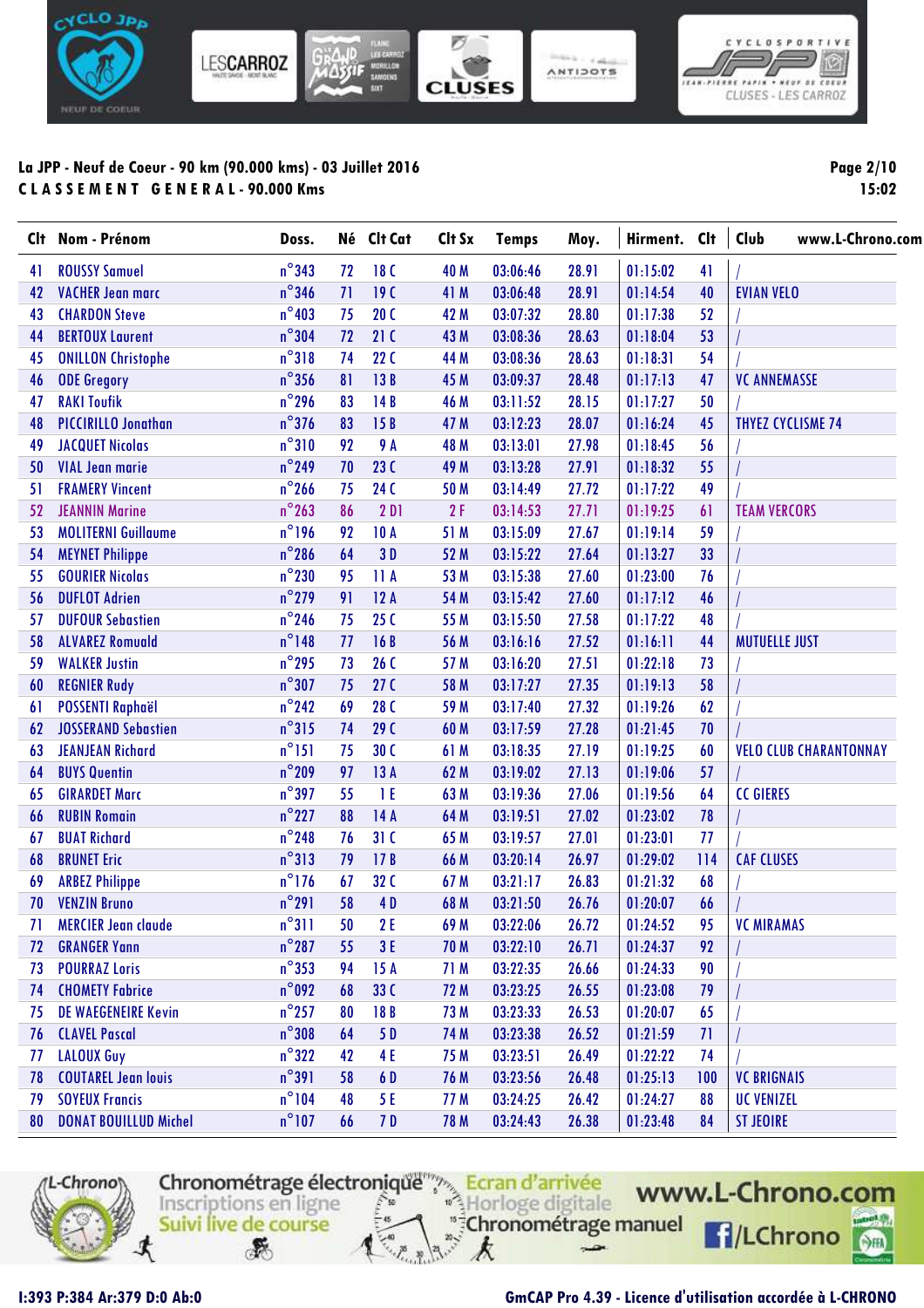

| Page 3/10 |       |
|-----------|-------|
|           | 15:02 |

 $\big| \mathbf{0}$ 

NEUF OF COEUR

| <b>C</b> It | Nom - Prénom                    | Doss.           |    | Né Clt Cat       | Clt Sx      | <b>Temps</b> | Moy.  | Hirment. | <b>Clt</b>     | Club<br>www.L-Chrono.com           |
|-------------|---------------------------------|-----------------|----|------------------|-------------|--------------|-------|----------|----------------|------------------------------------|
| 81          | <b>DUNAND Pierre</b>            | $n^{\circ}$ 170 | 60 | 8 D              | 79 M        | 03:25:33     | 26.27 | 01:24:54 | 97             |                                    |
| 82          | <b>CASTAING Jean pierre</b>     | $n^{\circ}$ 035 | 50 | 6 E              | 80 M        | 03:25:48     | 26.24 | 01:24:51 | 94             | <b>CC PRINGY</b>                   |
| 83          | <b>JURY Christophe</b>          | $n^{\circ}$ 203 | 71 | 34 C             | 81 M        | 03:26:11     | 26.19 | 01:23:45 | 82             |                                    |
| 84          | <b>RUBIN Chris</b>              | $n^{\circ}$ 374 | 63 | 9 D              | 82 M        | 03:26:16     | 26.18 | 01:24:57 | 98             | <b>BABC</b>                        |
| 85          | <b>GUERIN Jean yves</b>         | $n^{\circ}$ 223 | 70 | 35 C             | 83 M        | 03:26:17     | 26.18 | 01:24:48 | 93             |                                    |
| 86          | <b>SCHEEFISCH Kevin</b>         | $n^{\circ}$ 056 | 90 | 16A              | 84 M        | 03:26:36     | 26.14 | 01:22:59 | 75             |                                    |
| 87          | <b>PETELLAT Patrick</b>         | $n^{\circ}113$  | 64 | 10D              | 85 M        | 03:26:59     | 26.09 | 01:26:33 | 105            |                                    |
| 88          | <b>BUSSON Nicolas</b>           | $n^{\circ}$ 204 | 76 | 36 C             | 86 M        | 03:27:17     | 26.05 | 01:24:12 | 86             | <b>VCCS</b>                        |
| 89          | <b>MELON Richard</b>            | $n^{\circ}251$  | 77 | 19B              | 87 M        | 03:27:27     | 26.03 |          |                |                                    |
| 90          | <b>VAUTHAY Bertrand</b>         | $n^{\circ}314$  | 73 | 37 <sup>C</sup>  | 88 M        | 03:27:43     | 26.00 | 01:29:00 | 112            | <b>CAF CLUSES</b>                  |
| 91          | <b>THOMAS Chris</b>             | $n^{\circ}$ 208 | 89 | 17A              | 89 M        | 03:27:43     | 26.00 | 01:23:47 | 83             |                                    |
| 92          | <b>DELPLANQUE Jean-philippe</b> | $n^{\circ}$ 235 | 78 | 20B              | <b>90 M</b> | 03:27:53     | 25.98 | 01:22:08 | 72             |                                    |
| 93          | <b>BOURDELAIS Florent</b>       | $n^{\circ}303$  | 74 | 38 C             | 91 M        | 03:27:59     | 25.97 | 01:25:27 | 103            |                                    |
| 94          | <b>DEVOUGE Stephane</b>         | $n^{\circ}083$  | 61 | 11D              | 92 M        | 03:28:32     | 25.90 | 01:24:36 | 91             | <b>CC MORNAC</b>                   |
| 95          | <b>COMMAND Cedric</b>           | $n^{\circ}$ 175 | 74 | 39 C             | 93 M        | 03:28:42     | 25.87 | 01:24:30 | 89             |                                    |
| 96          | <b>AVRIL Ludovic</b>            | $n^{\circ}$ 046 | 76 | 40 C             | 94 M        | 03:28:50     | 25.86 | 01:27:00 | 107            |                                    |
| 97          | <b>HULIN Daniel</b>             | $n^{\circ}101$  | 50 | 7 E              | 95 M        | 03:28:56     | 25.85 |          | $\blacksquare$ | <b>UC VENIZEL</b>                  |
| 98          | <b>PINGET Laurent</b>           | $n^{\circ}$ 206 | 65 | 12D              | <b>96 M</b> | 03:28:56     | 25.85 | 01:29:42 | 116            |                                    |
| 99          | <b>FATTORE Antonio</b>          | $n^{\circ}106$  | 60 | 13D              | 97 M        | 03:29:00     | 25.84 | 01:20:37 | 67             | <b>BABC</b>                        |
| 100         | <b>DALL'ALBA Romain</b>         | $n^{\circ}$ 063 | 85 | 21B              | 98 M        | 03:29:35     | 25.77 | 01:28:20 | 109            |                                    |
| 101         | <b>RIOU Nicolas</b>             | $n^{\circ}312$  | 72 | 41 C             | 99 M        | 03:29:43     | 25.75 | 01:29:01 | 113            | <b>CAF CLUSES</b>                  |
| 102         | <b>GAVARD Freddy</b>            | $n^{\circ}$ 333 | 97 | 18 A             | 100 M       | 03:30:14     | 25.69 | 01:21:44 | 69             | <b>VCCS</b>                        |
| 103         | <b>OLI Nicholls</b>             | $n^{\circ}$ 114 | 81 | 22B              | 101 M       | 03:30:16     | 25.68 | 01:23:44 | 81             |                                    |
| 104         | <b>MERGNAT Gilles</b>           | $n^{\circ}$ 169 | 60 | 14D              | 102 M       | 03:30:52     | 25.61 | 01:24:53 | 96             |                                    |
| 105         | <b>PIQUET Christophe</b>        | $n^{\circ}$ 232 | 66 | 15D              | 103 M       | 03:30:59     | 25.60 | 01:24:06 | 85             |                                    |
| 106         | <b>LEFAILLET Anais</b>          | $n^{\circ}$ 197 | 89 | 3 D <sub>1</sub> | 3F          | 03:32:20     | 25.43 | 01:26:50 | 106            |                                    |
| 107         | <b>CODIGNOLA Nathalie</b>       | $n^{\circ}$ 395 | 80 | 4 D <sub>1</sub> | 4F          | 03:32:46     | 25.38 | 01:27:47 | 108            |                                    |
| 108         | <b>PATIJAUD Philippe</b>        | $n^{\circ}365$  | 54 | 8 E              | 104 M       | 03:33:23     | 25.31 | 01:26:04 | 104            | <b>BRISON ST INNOCENT CYCLISME</b> |
| 109         | <b>COFFY Jean philippe</b>      | $n^{\circ}352$  | 65 | 16D              | 105 M       | 03:34:54     | 25.13 | 01:19:37 | 63             |                                    |
| 110         | <b>FOUILLEUL Nicolas</b>        | $n^{\circ}020$  | 77 | 23B              | 106 M       | 03:34:55     | 25.13 | 01:23:24 | 80             |                                    |
|             | <b>111 CASTANG Dominique</b>    | $n^{\circ}$ 229 | 65 | 17 D             | 107 M       | 03:37:56     | 24.78 | 01:30:39 | 117            |                                    |
| 112         | <b>TUVERI Denis</b>             | $n^{\circ}341$  | 56 | 9 E              | 108 M       | 03:38:01     | 24.77 | 01:25:20 | 102            |                                    |
| 113         | <b>BARBA Robert</b>             | $n^{\circ}306$  | 48 | 10E              | 109 M       | 03:38:23     | 24.73 | 01:28:47 | 111            |                                    |
|             | 114 SOGNO Emmanuel              | $n^{\circ}401$  | 75 | 42 C             | 110M        | 03:38:36     | 24.70 | 01:32:04 | 129            |                                    |
| 115         | <b>PONCET Christian</b>         | $n^{\circ}$ 298 | 64 | 18D              | 111 M       | 03:38:41     | 24.69 | 01:31:21 | 122            |                                    |
| 116         | <b>GOUGEON Jeremy</b>           | $n^{\circ}183$  | 87 | 19A              | 112M        | 03:40:04     | 24.54 | 01:34:35 | 152            |                                    |
| 117         | <b>PRUDHOMME Claude</b>         | $n^{\circ}282$  | 55 | 11E              | 113M        | 03:40:26     | 24.50 | 01:33:58 | 146            | <b>CC STE MARIE LA BLANCHE</b>     |
| 118         | <b>BLONDIN Nathalie</b>         | $n^{\circ}$ 026 | 71 | 1D2              | 5 F         | 03:40:26     | 24.50 | 01:37:48 | 183            |                                    |
| 119         | <b>NEDJAM Daniel</b>            | $n^{\circ}$ 150 | 49 | 12E              | 114M        | 03:40:53     | 24.45 | 01:31:01 | 119            | <b>VELO CLUB CHARANTONNAY</b>      |
|             | 120 DOCHE Emmanuel              | $n^{\circ}$ 154 | 70 | 43 C             | 115 M       | 03:40:55     | 24.44 | 01:32:15 | 134            |                                    |



Chronométrage électronique de Course k  $\mathcal{F}$  $\rightarrow$ 

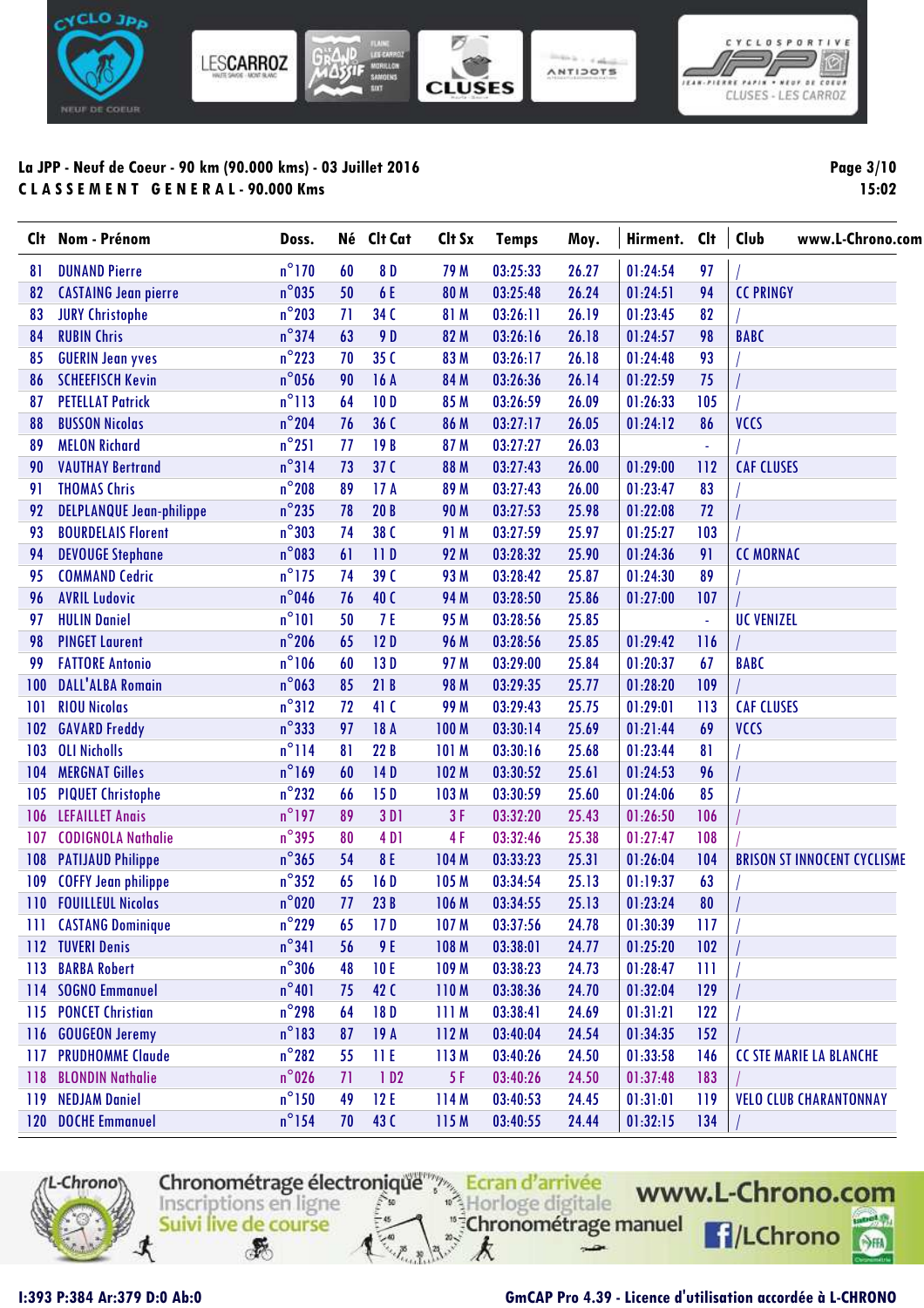



**Page 4/10 15:02**

| Clt | Nom - Prénom                     | Doss.           | Né | Clt Cat          | Clt Sx | <b>Temps</b> | Moy.  | Hirment. | <b>Clt</b> | Club<br>www.L-Chrono.com      |
|-----|----------------------------------|-----------------|----|------------------|--------|--------------|-------|----------|------------|-------------------------------|
| 121 | <b>MERMILLOD-BLONDIN Serge</b>   | $n^{\circ}$ 252 | 60 | 19D              | 116 M  | 03:41:11     | 24.41 | 01:31:53 | 125        |                               |
|     | 122 SCHERER Ludovic              | $n^{\circ}$ 066 | 89 | 20A              | 117M   | 03:41:15     | 24.41 | 01:32:34 | 137        |                               |
| 123 | <b>SUBLET Christian</b>          | $n^{\circ}350$  | 62 | 20D              | 118M   | 03:41:30     | 24.38 | 01:31:03 | 120        | <b>BABC</b>                   |
| 124 | <b>DEMAIN Laurent</b>            | $n^{\circ}$ 211 | 71 | 44 C             | 119 M  | 03:41:43     | 24.36 | 01:25:09 | 99         | <b>TEAM JUST</b>              |
| 125 | <b>LEPINE Thierry</b>            | $n^{\circ}$ 334 | 73 | 45 C             | 120 M  | 03:41:46     | 24.35 |          | ä,         | <b>CCLAFORCLAZ</b>            |
| 126 | <b>LEFAILLET Philippe</b>        | $n^{\circ}$ 244 | 63 | 21D              | 121 M  | 03:41:52     | 24.34 | 01:35:15 | 162        |                               |
| 127 | <b>GHELMA Philippe</b>           | $n^{\circ}201$  | 59 | 22D              | 122 M  | 03:42:25     | 24.28 | 01:32:14 | 133        |                               |
| 128 | <b>ZAGHET Jean marie</b>         | $n^{\circ}$ 337 | 60 | 23D              | 123 M  | 03:42:29     | 24.27 | 01:31:12 | 121        |                               |
| 129 | <b>MERY HYZARD Laurence</b>      | $n^{\circ}$ 393 | 66 | 1D3              | 6F     | 03:42:50     | 24.23 | 01:32:11 | 131        |                               |
| 130 | <b>HYZARD Henri</b>              | $n^{\circ}$ 392 | 53 | 13 E             | 124 M  | 03:42:51     | 24.23 | 01:32:12 | 132        |                               |
| 131 | <b>MORAND Pascal</b>             | $n^{\circ}$ 194 | 60 | 24D              | 125 M  | 03:43:23     | 24.17 | 01:33:07 | 140        | <b>CS LA CLUSAZ</b>           |
| 132 | <b>VINCENT Olivier</b>           | $n^{\circ}$ 126 | 81 | 24B              | 126 M  | 03:43:30     | 24.16 | 01:28:36 | 110        |                               |
| 133 | <b>HURY PRODON Christian</b>     | $n^{\circ}185$  | 56 | 14E              | 127 M  | 03:43:44     | 24.14 | 01:32:31 | 135        |                               |
| 134 | <b>GOUGEON Christian</b>         | $n^{\circ}184$  | 54 | 15E              | 128 M  | 03:43:49     | 24.13 | 01:34:40 | 153        |                               |
| 135 | <b>QUERLEU Mickael</b>           | $n^{\circ}$ 077 | 79 | 25B              | 129 M  | 03:44:02     | 24.10 | 01:29:27 | 115        |                               |
| 136 | <b>DRUTEL Philippe</b>           | $n^{\circ}$ 444 | 60 | 25D              | 130 M  | 03:44:05     | 24.10 | 01:31:35 | 124        |                               |
| 137 | <b>GODET Christophe</b>          | $n^{\circ}$ 075 | 65 | 26 D             | 131 M  | 03:44:10     | 24.09 | 01:30:48 | 118        |                               |
| 138 | <b>CARME Jeremy</b>              | $n^{\circ}400$  | 75 | 46 C             | 132 M  | 03:44:45     | 24.03 | 01:32:04 | 128        |                               |
| 139 | <b>TRICAUD Herve</b>             | $n^{\circ}267$  | 73 | 47 <sub>C</sub>  | 133 M  | 03:45:16     | 23.97 | 01:40:10 | 209        |                               |
| 140 | <b>ZURETTI Philippe</b>          | $n^{\circ}361$  | 69 | 48 C             | 134 M  | 03:45:30     | 23.95 | 01:34:23 | 150        | <b>THYEZ</b>                  |
| 141 | <b>SACHETAT Herve</b>            | $n^{\circ}$ 136 | 50 | 16 E             | 135 M  | 03:45:31     | 23.95 | 01:34:54 | 155        |                               |
| 142 | <b>SPILL Yves</b>                | $n^{\circ}$ 138 | 57 | 27D              | 136 M  | 03:45:38     | 23.93 |          |            | <b>SAINT JEOIRE</b>           |
| 143 | <b>SLUYS Tom</b>                 | $n^{\circ}$ 040 | 97 | 21A              | 137 M  | 03:45:42     | 23.93 |          | ٠          |                               |
| 144 | <b>HENRY Eric</b>                | $n^{\circ}$ 234 | 68 | 49 C             | 138 M  | 03:45:46     | 23.92 | 01:36:42 | 178        |                               |
| 145 | <b>MANISCALO Umberto</b>         | $n^{\circ}357$  | 49 | 17E              | 139 M  | 03:46:14     | 23.87 | 01:25:18 | 101        | <b>CC PRINGY</b>              |
| 146 | <b>FAIVRE Jean louis</b>         | $n^{\circ}$ 078 | 61 | 28 D             | 140 M  | 03:46:18     | 23.86 | 01:31:25 | 123        | <b>VCPA POUILLY EN AUXOIS</b> |
| 147 | <b>BLANCHET Patrick</b>          | $n^{\circ}231$  | 74 | 50C              | 141 M  | 03:46:40     | 23.82 | 01:35:14 | 160        |                               |
| 148 | <b>CANSIER Michel</b>            | $n^{\circ}$ 128 | 56 | 18 E             | 142 M  | 03:47:14     | 23.77 | 01:39:55 | 208        | <b>UCTM</b>                   |
| 149 | <b>MURE Patrick</b>              | $n^{\circ}$ 937 | 56 | 19E              | 143 M  | 03:47:22     | 23.75 | 01:32:40 | 139        |                               |
| 150 | <b>GABRIELE Marc</b>             | $n^{\circ}$ 064 | 63 | 29 D             | 144 M  | 03:47:42     | 23.72 | 01:31:54 | 126        | <b>EYBENS POISAT</b>          |
|     | 151 BESOMBE Frederic             | $n^{\circ}283$  | 78 | 26B              | 145 M  | 03:48:25     | 23.64 | 01:39:23 | 200        | <b>MARNAZ</b>                 |
|     | <b>152 HERRMANN Patrick</b>      | $n^{\circ}$ 224 | 71 | 51 C             | 146 M  | 03:48:37     | 23.62 | 01:35:01 | 157        |                               |
|     | <b>153 TIELEMANS Marleen</b>     | $n^{\circ}$ 057 | 67 | 2 D <sub>2</sub> | 7 F    | 03:48:59     | 23.58 | 01:35:30 | 164        |                               |
|     | <b>154 RICHARD Laurent</b>       | $n^{\circ}362$  | 66 | 30 D             | 147 M  | 03:49:16     | 23.55 | 01:34:20 | 148        |                               |
|     | <b>155 LAROUDIE Olivier</b>      | $n^{\circ}$ 058 | 58 | 31D              | 148 M  | 03:49:19     | 23.55 | 01:34:34 | 151        |                               |
|     | <b>156 PASSAQUAY Bruno</b>       | $n^{\circ}$ 349 | 69 | 52 C             | 149 M  | 03:49:26     | 23.54 | 01:34:16 | 147        | <b>CC ROCHOIS</b>             |
| 157 | <b>GACHET Patrick</b>            | $n^{\circ}261$  | 70 | 53C              | 150 M  | 03:49:27     | 23.53 | 01:32:38 | 138        |                               |
| 158 | <b>JOACHIM Fabrice</b>           | $n^{\circ}280$  | 73 | 54 C             | 151 M  | 03:49:32     | 23.53 | 01:33:45 | 144        |                               |
| 159 | <b>MOIROUX Pascal</b>            | $n^{\circ}$ 143 | 73 | 55 C             | 152 M  | 03:49:44     | 23.51 | 01:33:51 | 145        |                               |
|     | <b>160 BAUD MARJOU Catherine</b> | $n^{\circ}358$  | 70 | 3D <sub>2</sub>  | 8F     | 03:49:58     | 23.48 | 01:35:57 | 171        |                               |



Chronométrage électronique<sup>mpa</sup> Ecran d'arrivée "<sup>#</sup>Chronométrage manuel Suivi live de course g.

k

 $\rightarrow$ 

 $\mathcal{F}$ 

www.L-Chrono.com **F**/LChrono

 $\circ$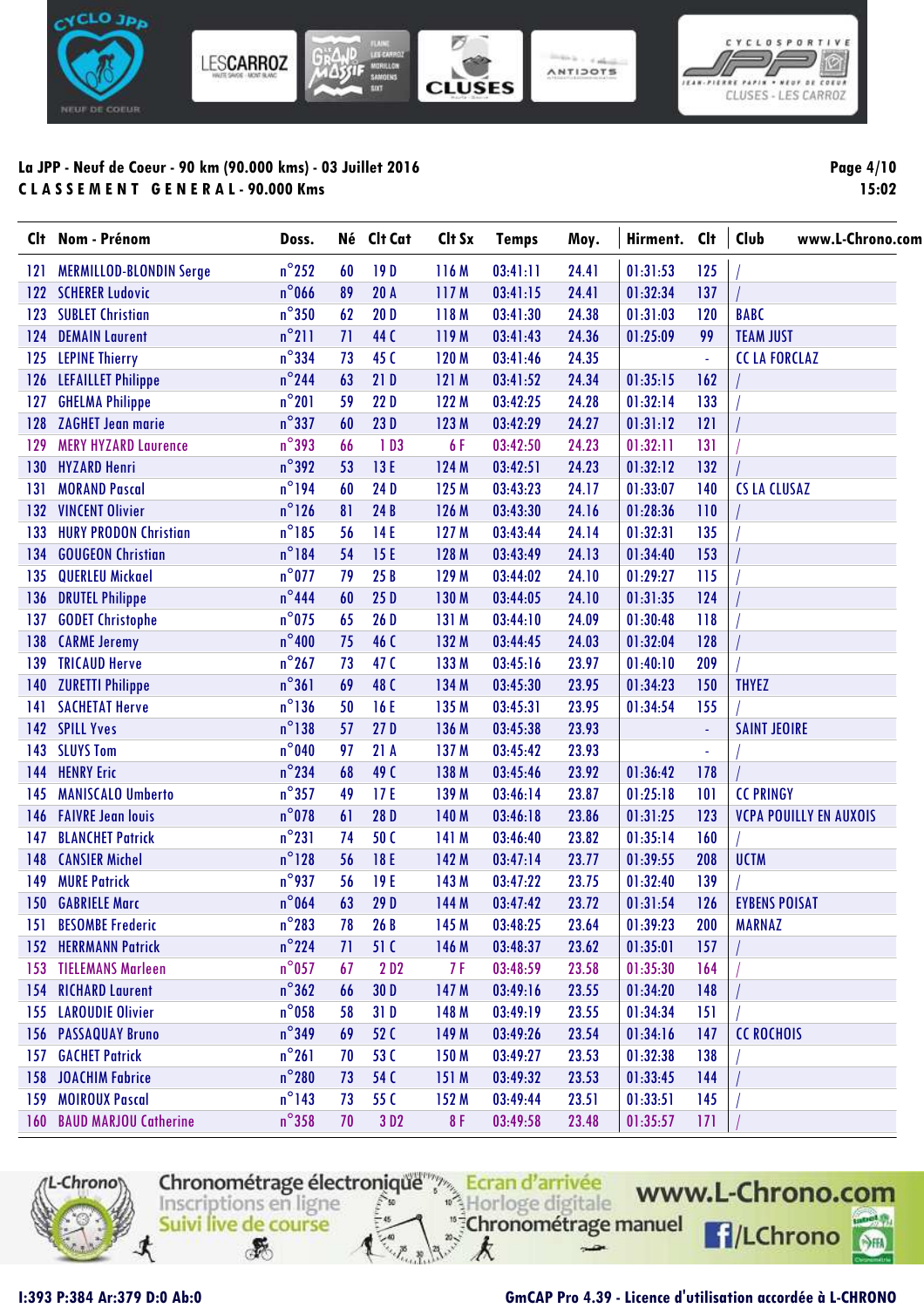



**Page 5/10 15:02**

|     | Clt Nom - Prénom                   | Doss.           |    | Né Clt Cat       | Clt Sx | <b>Temps</b> | Moy.  | Hirment. Clt |          | Club<br>www.L-Chrono.com               |
|-----|------------------------------------|-----------------|----|------------------|--------|--------------|-------|--------------|----------|----------------------------------------|
| 161 | <b>MONET Nadine</b>                | $n^{\circ}$ 345 | 62 | 2D3              | 9F     | 03:49:59     | 23.48 | 01:32:06     | 130      |                                        |
| 162 | <b>CHUARD Alexandre</b>            | $n^{\circ}$ 255 | 87 | 22A              | 153 M  | 03:50:12     | 23.46 | 01:36:08     | 173      |                                        |
| 163 | <b>FARGEREL Alain</b>              | $n^{\circ}351$  | 48 | <b>20 E</b>      | 154 M  | 03:50:26     | 23.44 | 01:31:58     | 127      | <b>VCHB</b>                            |
| 164 | <b>MARTINEZ Christophe</b>         | $n^{\circ}$ 240 | 78 | 27B              | 155 M  | 03:50:32     | 23.42 | 01:35:13     | 159      |                                        |
| 165 | <b>CHAFFARD Benoit</b>             | $n^{\circ}$ 264 | 68 | 56 C             | 156 M  | 03:50:42     | 23.41 | 01:36:08     | 172      |                                        |
| 166 | <b>SOCQUET CLERC Jean francois</b> | $n^{\circ}$ 130 | 64 | 32D              | 157 M  | 03:50:47     | 23.40 | 01:35:51     | 170      |                                        |
| 167 | <b>GALLOT Sebastien</b>            | $n^{\circ}023$  | 85 | 28 B             | 158 M  | 03:51:15     | 23.35 | 01:39:50     | 206      |                                        |
| 168 | <b>DIAS Carlos</b>                 | $n^{\circ}$ 145 | 67 | 57 C             | 159 M  | 03:51:16     | 23.35 | 01:35:35     | 166      | <b>VCCS (VELO CLUB CLUSES SCIONZIE</b> |
| 169 | <b>PIZZICHEMI Pietro</b>           | $n^{\circ}$ 052 | 55 | 21E              | 160 M  | 03:51:29     | 23.33 | 01:35:32     | 165      |                                        |
| 170 | <b>GAY Michel</b>                  | $n^{\circ}$ 245 | 48 | 22 E             | 161M   | 03:51:55     | 23.29 | 01:38:53     | 197      |                                        |
| 171 | <b>RODRIGUES Victor</b>            | $n^{\circ}327$  | 71 | 58 <sub>C</sub>  | 162 M  | 03:52:07     | 23.27 | 01:35:12     | 158      |                                        |
| 172 | <b>DORET Pascal</b>                | $n^{\circ}$ 294 | 72 | 59 C             | 163 M  | 03:52:19     | 23.24 | 01:35:24     | 163      |                                        |
| 173 | <b>MARCO Jerome</b>                | $n^{\circ}100$  | 76 | 60C              | 164 M  | 03:52:35     | 23.22 | 01:35:46     | 169      | <b>CLUSES SCIONZIER</b>                |
| 174 | <b>BOUAMAMA Ali</b>                | $n^{\circ}$ 202 | 62 | 33D              | 165 M  | 03:53:12     | 23.16 |              | $\omega$ | <b>UCTM</b>                            |
| 175 | <b>TESSIER Laurent</b>             | $n^{\circ}$ 198 | 72 | 61C              | 166 M  | 03:53:17     | 23.15 | 01:38:17     | 195      |                                        |
| 176 | <b>MARTY Cyril</b>                 | $n^{\circ}$ 144 | 71 | 62 C             | 167 M  | 03:53:30     | 23.13 | 01:39:21     | 199      | <b>CYCLO CLUB MARNAZ</b>               |
| 177 | <b>BACCHI Gilles</b>               | $n^{\circ}$ 344 | 53 | 23 E             | 168 M  | 03:53:31     | 23.12 | 01:38:12     | 194      |                                        |
| 178 | <b>BEAUDET Benoit</b>              | $n^{\circ}$ 173 | 66 | 34D              | 169 M  | 03:53:39     | 23.11 | 01:24:17     | 87       |                                        |
| 179 | <b>DUCROT Cedric</b>               | $n^{\circ}323$  | 70 | 63C              | 170 M  | 03:53:51     | 23.09 | 01:34:44     | 154      |                                        |
| 180 | <b>MAS Jean philippe</b>           | $n^{\circ}$ 069 | 72 | 64 C             | 171 M  | 03:54:10     | 23.06 | 01:36:55     | 179      |                                        |
| 181 | <b>SARRAZIN Yves</b>               | $n^{\circ}$ 153 | 65 | 35 D             | 172M   | 03:54:13     | 23.06 | 01:39:23     | 201      | <b>MARNAZ</b>                          |
| 182 | <b>SIGAUD Julien</b>               | $n^{\circ}082$  | 94 | 23 A             | 173 M  | 03:55:01     | 22.98 | 01:39:30     | 203      |                                        |
| 183 | <b>FORESTIER Damien</b>            | $n^{\circ}116$  | 73 | 65C              | 174 M  | 03:55:14     | 22.96 | 01:38:11     | 193      |                                        |
| 184 | <b>HELMSTETTER Laurent</b>         | $n^{\circ}$ 452 | 74 | 66 C             | 175 M  | 03:55:42     | 22.91 | 01:38:03     | 189      |                                        |
| 185 | <b>BOISIER Adrien</b>              | $n^{\circ}$ 375 | 84 | 29 B             | 176 M  | 03:55:44     | 22.91 | 01:44:58     | 239      |                                        |
| 186 | <b>GANNE Jacques</b>               | $n^{\circ}$ 292 | 54 | 24 E             | 177 M  | 03:55:48     | 22.90 | 01:41:23     | 216      |                                        |
| 187 | <b>HAUGEARD Sabrina</b>            | $n^{\circ}163$  | 79 | 5 D <sub>1</sub> | 10F    | 03:55:52     | 22.90 | 01:42:31     | 220      |                                        |
| 188 | <b>GUINET Bruno</b>                | $n^{\circ}$ 032 | 65 | 36 D             | 178 M  | 03:57:25     | 22.75 | 01:40:58     | 211      |                                        |
| 189 | <b>CHAMPEY Raphael</b>             | $n^{\circ}385$  | 70 | 67 C             | 179 M  | 03:57:28     | 22.74 | 01:39:13     | 198      |                                        |
| 190 | <b>DOCKX Georges</b>               | $n^{\circ}$ 044 | 63 | 37D              | 180 M  | 03:57:44     | 22.72 | 01:51:16     | 279      |                                        |
| 191 | <b>FERREIRA Manuel</b>             | $n^{\circ}089$  | 65 | 38 D             | 181 M  | 03:57:49     | 22.71 | 01:44:45     | 238      | <b>CC SAULIEU</b>                      |
|     | 192 CAPITAIN Pascal                | $n^{\circ}090$  | 68 | 68 C             | 182 M  | 03:57:57     | 22.70 | 01:44:39     | 235      | <b>CC SAULIEU</b>                      |
| 193 | <b>LEGER Philippe</b>              | $n^{\circ}131$  | 66 | 39 D             | 183 M  | 03:57:59     | 22.69 |              | ÷,       | <b>MARNAZ</b>                          |
|     | 194 PICCOT Henri                   | $n^{\circ}$ 399 | 63 | 40 D             | 184 M  | 03:58:20     | 22.66 | 01:43:18     | 227      |                                        |
| 195 | <b>WANN John</b>                   | $n^{\circ}$ 038 | 55 | 25 E             | 185 M  | 03:58:23     | 22.65 | 01:38:09     | 192      |                                        |
|     | <b>196 GAUDRON Bernard</b>         | $n^{\circ}081$  | 61 | 41 D             | 186 M  | 03:58:26     | 22.65 | 01:36:34     | 177      |                                        |
| 197 | <b>LIN Peng</b>                    | $n^{\circ}$ 123 | 77 | 30 B             | 187 M  | 03:58:28     | 22.65 | 01:43:36     | 229      |                                        |
| 198 | <b>UBASOS Salvador</b>             | $n^{\circ}$ 065 | 72 | 69C              | 188 M  | 03:58:30     | 22.64 | 01:37:07     | 180      | <b>EYBENS POISAT</b>                   |
| 199 | <b>CANSIER Martine</b>             | $n^{\circ}$ 127 | 56 | 3D3              | 11F    | 03:58:32     | 22.64 | 01:39:54     | 207      | <b>UCTM</b>                            |
|     | 200 CHARMILLON Michel              | $n^{\circ}377$  | 53 | 26 E             | 189 M  | 03:58:43     | 22.62 | 01:37:11     | 181      |                                        |



⊀  $\mathcal{F}$ 

Chronométrage électronique<br>
Inscriptions en ligne<br>
Suivi live de course<br>
Suivi live de course<br>
Suivi live de course

 $\rightarrow$ 

k



**I:393 P:384 Ar:379 D:0 Ab:0 GmCAP Pro 4.39 - Licence d'utilisation accordée à L-CHRONO**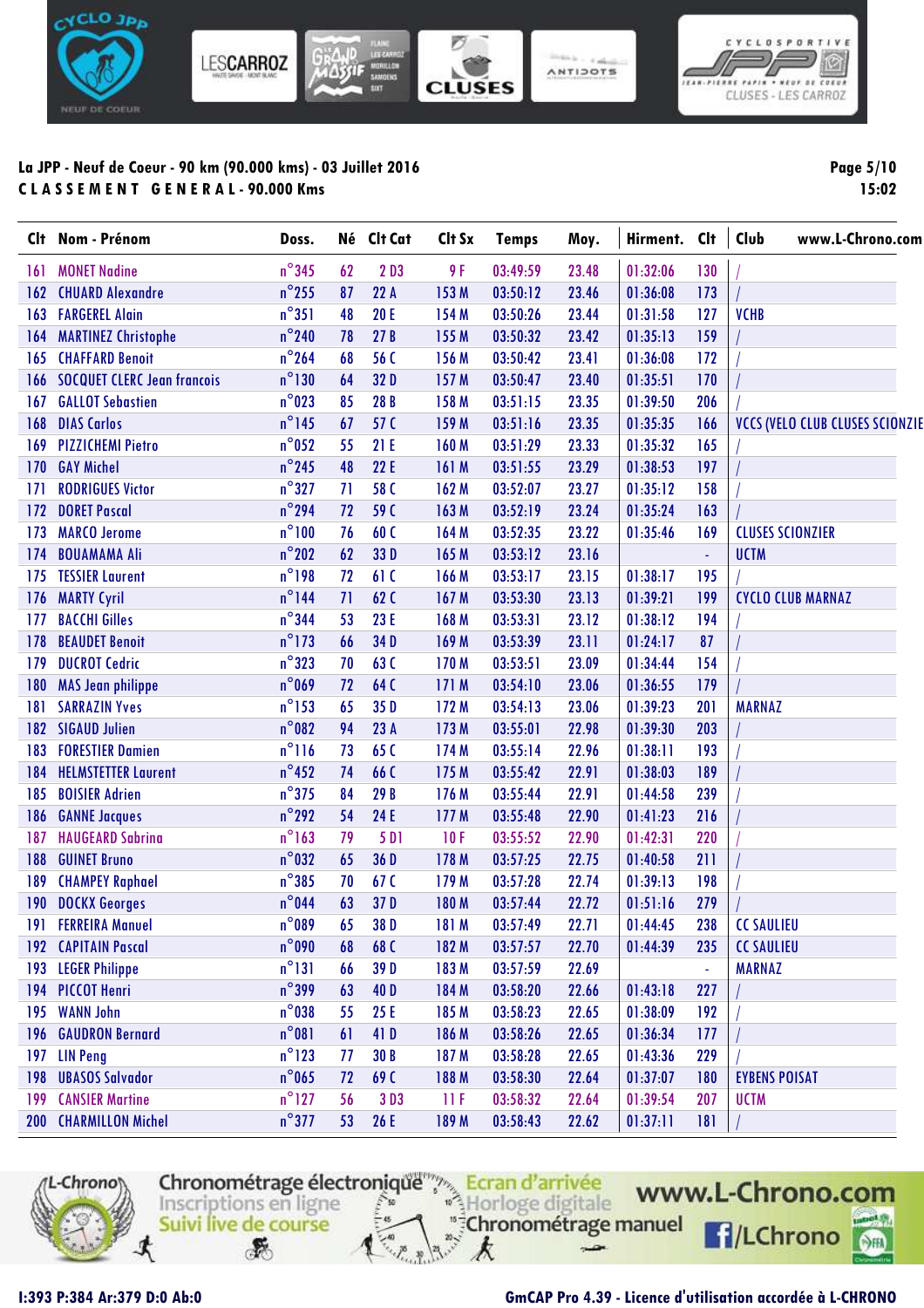

| Page 6/10 |       |
|-----------|-------|
|           | 15:02 |

 $\big| \mathbf{0}$ 

NEUF OF COEUR

| Clt. | Nom - Prénom                       | Doss.           |    | Né Clt Cat       | Clt Sx | <b>Temps</b> | Moy.  | Hirment. | Clt | Club<br>www.L-Chrono.com     |
|------|------------------------------------|-----------------|----|------------------|--------|--------------|-------|----------|-----|------------------------------|
| 201  | <b>RAIMBAULT Christophe</b>        | $n^{\circ}$ 238 | 75 | 70 C             | 190 M  | 03:58:48     | 22.61 | 01:37:52 | 185 |                              |
| 202  | <b>MARTINET Jean paul</b>          | $n^{\circ}$ 193 | 52 | 27E              | 191 M  | 03:58:58     | 22.60 | 01:45:47 | 245 |                              |
| 203  | <b>HELMSTETTER Armand</b>          | $n^{\circ}451$  | 71 | 71 <sub>C</sub>  | 192 M  | 03:59:38     | 22.53 | 01:38:00 | 186 |                              |
| 204  | <b>TRAMONTINA Jean pierre</b>      | $n^{\circ}$ 088 | 60 | 42 D             | 193 M  | 03:59:45     | 22.52 | 01:44:37 | 234 | <b>CC SAULIEU</b>            |
| 205  | <b>GOULETTE Thierry</b>            | $n^{\circ}119$  | 65 | 43D              | 194 M  | 03:59:50     | 22.52 | 01:36:21 | 174 |                              |
| 206  | <b>MOREAU Gaëtan</b>               | $n^{\circ}022$  | 68 | <b>72 C</b>      | 195 M  | 03:59:52     | 22.51 |          | ä,  |                              |
| 207  | <b>VIOLLET Benoit</b>              | $n^{\circ}$ 216 | 82 | 31B              | 196 M  | 03:59:52     | 22.51 | 01:44:58 | 240 |                              |
| 208  | <b>GOUBERT Yves</b>                | $n^{\circ}$ 050 | 69 | 73 C             | 197 M  | 03:59:55     | 22.51 | 01:42:36 | 222 |                              |
| 209  | <b>LEGRAND Mathieu</b>             | $n^{\circ}383$  | 72 | 74 C             | 198 M  | 04:00:02     | 22.50 | 01:40:21 | 210 |                              |
| 210  | <b>BIGLIARDI Marc</b>              | $n^{\circ}371$  | 48 | 28 E             | 199 M  | 04:00:40     | 22.44 | 01:38:04 | 191 |                              |
| 211  | <b>PERROTTO Herve</b>              | $n^{\circ}$ 379 | 68 | 75 C             | 200 M  | 04:01:26     | 22.37 | 01:38:02 | 188 |                              |
| 212  | <b>LARIBI Alain</b>                | $n^{\circ}$ 275 | 48 | 29 E             | 201 M  | 04:01:36     | 22.35 | 01:37:49 | 184 |                              |
| 213  | <b>CASANAVE CHEVRIER Dominique</b> | $n^{\circ}$ 125 | 54 | 30 E             | 202 M  | 04:02:03     | 22.31 | 01:35:36 | 167 |                              |
| 214  | <b>BUTTAY Marc</b>                 | $n^{\circ}$ 164 | 63 | 44 D             | 203 M  | 04:02:11     | 22.30 | 01:42:34 | 221 |                              |
| 215  | <b>AMIACH Jonathan</b>             | $n^{\circ}370$  | 84 | 32 B             | 204 M  | 04:02:29     | 22.27 | 01:33:28 | 141 |                              |
| 216  | <b>PETER Aurelia</b>               | $n^{\circ}369$  | 84 | 6 D <sub>1</sub> | 12F    | 04:02:30     | 22.27 | 01:33:29 | 142 |                              |
| 217  | <b>MENIER Jacques</b>              | $n^{\circ}$ 067 | 64 | 45 D             | 205 M  | 04:02:42     | 22.25 | 01:41:21 | 215 |                              |
| 218  | <b>MONTFORT Fabien</b>             | $n^{\circ}$ 378 | 69 | 76 C             | 206 M  | 04:04:15     | 22.11 | 01:38:03 | 190 |                              |
| 219  | <b>ATOUI Alexandre</b>             | $n^{\circ}$ 155 | 78 | 33 B             | 207 M  | 04:04:17     | 22.11 | 01:43:42 | 232 |                              |
| 220  | <b>BEINING Olivier</b>             | $n^{\circ}368$  | 74 | 77 <sub>C</sub>  | 208 M  | 04:04:46     | 22.06 | 01:46:27 | 246 |                              |
| 221  | <b>ENGELBRECHT Ingrid</b>          | $n^{\circ}$ 406 | 84 | 7 D I            | 13F    | 04:04:48     | 22.06 | 01:36:33 | 176 |                              |
| 222  | <b>MAGUER Rene</b>                 | $n^{\circ}$ 186 | 54 | 31E              | 209 M  | 04:05:46     | 21.97 | 01:38:45 | 196 |                              |
| 223  | <b>CONTI Salvatore</b>             | $n^{\circ}$ 070 | 71 | 78 C             | 210M   | 04:06:01     | 21.95 | 01:41:29 | 218 |                              |
| 224  | <b>PARMENTIER Alain</b>            | $n^{\circ}$ 068 | 58 | 46 D             | 211 M  | 04:06:02     | 21.95 | 01:41:29 | 219 |                              |
| 225  | <b>MENIER Marc</b>                 | $n^{\circ}$ 132 | 62 | 47 D             | 212 M  | 04:06:02     | 21.95 | 01:41:25 | 217 |                              |
| 226  | <b>HUBAULT Alain</b>               | $n^{\circ}$ 207 | 61 | 48 D             | 213M   | 04:06:24     | 21.92 | 01:46:29 | 247 | <b>RHA</b>                   |
| 227  | <b>SAMUEL Christian</b>            | $n^{\circ}241$  | 63 | 49 D             | 214 M  | 04:06:25     | 21.92 | 01:48:45 | 252 |                              |
| 228  | <b>LEROY Pascal</b>                | $n^{\circ}$ 447 | 67 | 79 C             | 215 M  | 04:06:25     | 21.92 | 01:34:57 | 156 | LES CYCLOS DE LA NUSSANCE    |
| 229  | <b>WARD-LEE Tom</b>                | $n^{\circ}$ 112 | 74 | 80 C             | 216 M  | 04:07:12     | 21.85 | 01:48:52 | 254 |                              |
| 230  | <b>BORR Anne</b>                   | $n^{\circ}$ 284 | 76 | 4D <sub>2</sub>  | 14F    | 04:07:31     | 21.82 | 01:42:57 | 224 |                              |
| 231  | <b>THURM Pascal</b>                | $n^{\circ}300$  | 67 | 81 C             | 217 M  | 04:07:49     | 21.79 | 01:42:50 | 223 |                              |
| 232  | <b>VANDEWALLE Pascal</b>           | $n^{\circ}$ 117 | 59 | 50 D             | 218 M  | 04:08:14     | 21.75 | 01:37:18 | 182 |                              |
| 233  | <b>SEBBAG Jean philippe</b>        | $n^{\circ}108$  | 77 | 34 B             | 219 M  | 04:08:21     | 21.74 | 01:35:41 | 168 |                              |
| 234  | <b>VINCENT Robert</b>              | $n^{\circ}$ 141 | 51 | 32 E             | 220 M  | 04:08:33     | 21.73 | 01:39:31 | 204 |                              |
| 235  | <b>POULET Christian</b>            | $n^{\circ}$ 098 | 60 | 51D              | 221 M  | 04:08:46     | 21.71 | 01:41:20 | 214 |                              |
| 236  | <b>ROLIN Christophe</b>            | $n^{\circ}121$  | 72 | 82C              | 222 M  | 04:09:13     | 21.67 |          |     |                              |
| 237  | <b>SIDORENKO Marc</b>              | $n^{\circ}$ 099 | 51 | 33 E             | 223 M  | 04:09:31     | 21.64 | 01:38:00 | 187 | <b>CYCLOS DE LA NUSSANCE</b> |
| 238  | <b>MARINELLI Noel</b>              | $n^{\circ}180$  | 79 | 35 B             | 224 M  | 04:10:00     | 21.60 | 01:43:10 | 225 |                              |
| 239  | <b>MOULIN Jean luc</b>             | $n^{\circ}181$  | 67 | 83C              | 225 M  | 04:10:13     | 21.58 | 01:43:16 | 226 |                              |
|      | 240 DE WAEGENEIRE Anais            | $n^{\circ}$ 299 | 87 | 8 D <sub>1</sub> | 15F    | 04:10:19     | 21.57 | 01:45:01 | 241 |                              |



Chronométrage électronique de Course k  $\mathcal{F}$  $\rightarrow$ 

www.L-Chrono.com **F**/LChrono  $\circ$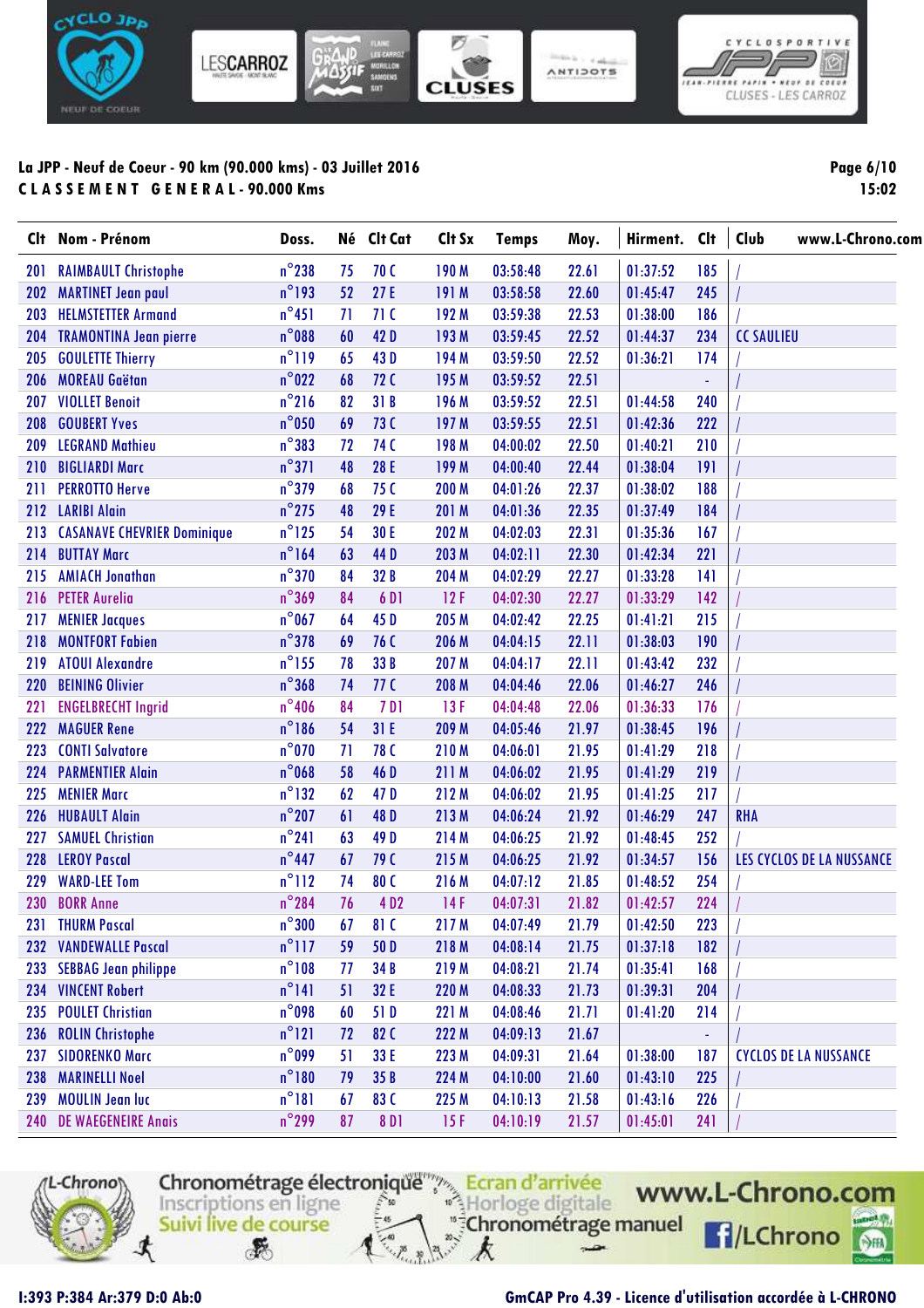

**Page 7/10 15:02**

| Clt – | Nom - Prénom                  | Doss.            |    | Né Clt Cat       | Clt Sx | <b>Temps</b> | Moy.  | Hirment. | <b>Clt</b> | Club<br>www.L-Chrono.com      |
|-------|-------------------------------|------------------|----|------------------|--------|--------------|-------|----------|------------|-------------------------------|
| 241   | <b>BORNET Alexandre</b>       | $n^{\circ}$ 220  | 77 | 36B              | 226 M  | 04:10:45     | 21.54 | 01:36:26 | 175        |                               |
| 242   | <b>LORIES Linda</b>           | $n^{\circ}$ 043  | 61 | 4D3              | 16F    | 04:10:54     | 21.52 |          |            |                               |
| 243   | <b>THABUIS Marc</b>           | $n^{\circ}271$   | 71 | 84 C             | 227 M  | 04:11:08     | 21.50 | 01:49:22 | 256        |                               |
| 244   | <b>BERTOLOTTI Simon</b>       | $n^{\circ}325$   | 80 | 37 B             | 228 M  | 04:11:37     | 21.46 | 01:45:09 | 242        | <b>CCR</b>                    |
| 245   | <b>LECOURTIER Benjamin</b>    | $n^{\circ}$ 205  | 81 | 38 B             | 229 M  | 04:11:48     | 21.45 | 01:54:30 | 302        |                               |
| 246   | <b>GOMES Michel</b>           | $n^{\circ}331$   | 78 | 39 B             | 230 M  | 04:12:08     | 21.42 | 01:54:30 | 301        |                               |
| 247   | <b>ZAGHET Gaetan</b>          | $n^{\circ}$ 336  | 91 | 24 A             | 231 M  | 04:12:12     | 21.41 | 01:33:38 | 143        |                               |
| 248   | <b>SERRET Jerome</b>          | $n^{\circ}$ 047  | 79 | 40 B             | 232 M  | 04:12:31     | 21.39 | 01:49:30 | 258        |                               |
| 249   | <b>LAVIGNE Bruno</b>          | $n^{\circ}$ 258  | 58 | 52 D             | 233 M  | 04:13:44     | 21.28 | 01:44:32 | 233        |                               |
| 250   | <b>QUELAIS Nicolas</b>        | $n^{\circ}372$   | 85 | 41 B             | 234 M  | 04:13:44     | 21.28 | 01:41:10 | 212        | <b>V.C CLUSES SCCIONZIER</b>  |
| 251   | <b>DEVERNAY Dominique</b>     | $n^{\circ}$ 146  | 75 | 85C              | 235 M  | 04:13:48     | 21.28 | 01:43:39 | 231        |                               |
| 252   | <b>NIEUBOURG Dirk</b>         | $n^{\circ}042$   | 61 | 53D              | 236 M  | 04:14:36     | 21.21 |          | ÷,         |                               |
| 253   | <b>STADLER Steven</b>         | $n^{\circ}$ 129  | 85 | 42 B             | 237 M  | 04:15:13     | 21.16 | 01:39:28 | 202        |                               |
| 254   | <b>NOUYOU Jerome</b>          | $n^{\circ}373$   | 84 | 43 B             | 238 M  | 04:15:22     | 21.15 | 01:41:12 | 213        |                               |
| 255   | <b>BARRALLON Audrey</b>       | $n^{\circ}320$   | 84 | 9 D <sub>1</sub> | 17F    | 04:15:26     | 21.14 | 01:44:42 | 236        |                               |
| 256   | <b>MATHIEUX Pierre</b>        | $n^{\circ}$ 293  | 56 | 34 E             | 239 M  | 04:15:53     | 21.10 | 01:47:06 | 248        |                               |
| 257   | <b>DESSAUX Michel</b>         | $n^{\circ}$ 037  | 65 | 54D              | 240 M  | 04:17:26     | 20.98 | 01:43:19 | 228        |                               |
| 258   | <b>RENNARD Patrick</b>        | $n^{\circ}329$   | 46 | 35 E             | 241 M  | 04:18:02     | 20.93 |          | ä,         | <b>UCTM</b>                   |
| 259   | <b>NINET Gerard</b>           | $n^{\circ}$ 254  | 59 | 55 D             | 242 M  | 04:18:49     | 20.86 | 01:49:52 | 264        |                               |
| 260   | <b>CHABOD Frederic</b>        | $n^{\circ}$ 172  | 61 | 56 D             | 243 M  | 04:19:10     | 20.84 | 01:51:31 | 281        |                               |
| 261   | <b>PERROLLAZ Thierry</b>      | $n^{\circ}$ 005  | 62 | 57D              | 244 M  | 04:19:57     | 20.77 | 01:44:42 | 237        |                               |
| 262   | <b>MOREL CHEVILLET Daniel</b> | $n^{\circ}$ 250  | 52 | 36 E             | 245 M  | 04:20:21     | 20.74 | 01:49:24 | 257        |                               |
| 263   | <b>BESNARD Philippe</b>       | $n^{\circ}$ 122  | 62 | 58 D             | 246 M  | 04:20:55     | 20.70 | 01:53:14 | 297        | <b>UCTM</b>                   |
| 264   | <b>LACOMBE Sylvie</b>         | $n^{\circ}302$   | 63 | 5D3              | 18F    | 04:21:06     | 20.68 | 01:51:12 | 278        |                               |
| 265   | <b>HOGGE Murray</b>           | $n^{\circ}031$   | 60 | 59 D             | 247 M  | 04:21:21     | 20.66 | 01:50:57 | 277        |                               |
| 266   | <b>EGARD Willy</b>            | $n^{\circ}$ 093  | 38 | 37 E             | 248 M  | 04:21:44     | 20.63 | 01:52:06 | 289        | <b>VC MONT BLANC</b>          |
| 267   | <b>CARRAZ Olivier</b>         | $n^{\circ}$ 348  | 67 | 86 C             | 249 M  | 04:21:46     | 20.63 | 01:49:44 | 261        |                               |
| 268   | <b>LELONG Gerard</b>          | $n^{\circ}$ 133  | 44 | 38 E             | 250 M  | 04:22:02     | 20.61 | 01:51:45 | 283        | <b>CYCLOCLUB SALLANCHES</b>   |
| 269   | <b>BADER Jean claude</b>      | $n^{\circ}$ 260  | 62 | 60D              | 251 M  | 04:22:05     | 20.60 | 01:48:52 | 253        |                               |
| 270   | <b>GRANIER Thierry</b>        | $n^{\circ}332$   | 53 | 39 E             | 252 M  | 04:22:09     | 20.60 | 01:50:52 | 276        | <b>ACC</b>                    |
| 271   | <b>MONTERRAIN Veronique</b>   | $n^{\circ}359$   | 66 | 6D3              | 19F    | 04:22:13     | 20.59 | 01:53:37 | 298        |                               |
| 272   | <b>ROSSIGNOL Denis</b>        | $n^{\circ}162$   | 62 | 61D              | 253 M  | 04:22:16     | 20.59 | 01:51:36 | 282        |                               |
| 273   | <b>BERTHAUD Marc</b>          | $n^{\circ}105$   | 52 | 40 E             | 254 M  | 04:22:19     | 20.59 | 01:39:43 | 205        | <b>VCPA POUILLY EN AUXOIS</b> |
| 274   | <b>PUGIN Andre</b>            | $n^{\circ}$ 268  | 49 | 41 E             | 255 M  | 04:22:31     | 20.57 | 01:49:44 | 262        | <b>CYCLO DES ROCAILLES</b>    |
|       | 275 PIACENTINO Jean pierre    | $n^{\circ}$ 030  | 48 | 42 E             | 256 M  | 04:23:46     | 20.47 | 01:52:19 | 295        |                               |
| 276   | <b>BERRUYER Pascal</b>        | $n^{\circ}360$   | 63 | 62D              | 257 M  | 04:24:11     | 20.44 | 01:45:44 | 244        |                               |
| 277   | <b>CHALUT Laurent</b>         | $n^{\circ}$ 272  | 71 | 87C              | 258 M  | 04:24:36     | 20.41 | 01:43:39 | 230        |                               |
| 278   | <b>TETU Christophe</b>        | $n^{\circ}$ 1077 | 71 | 88 C             | 259 M  | 04:24:38     | 20.41 | 01:56:22 | 316        |                               |
| 279   | <b>DENOUE Chantal</b>         | $n^{\circ}$ 059  | 61 | 7D3              | 20F    | 04:24:44     | 20.40 | 01:50:10 | 266        |                               |
| 280   | <b>BUYS Philippe</b>          | $n^{\circ}210$   | 65 | 63D              | 260 M  | 04:24:49     | 20.39 | 01:50:32 | 273        |                               |



Chronométrage électronique de la d'arrivée digitale WWI<br>
Inscriptions en ligne<br>
Suivi live de course  $\mathcal{F}$ k

www.L-Chrono.com **f**/LChrono  $\circ$ 

 $\rightarrow$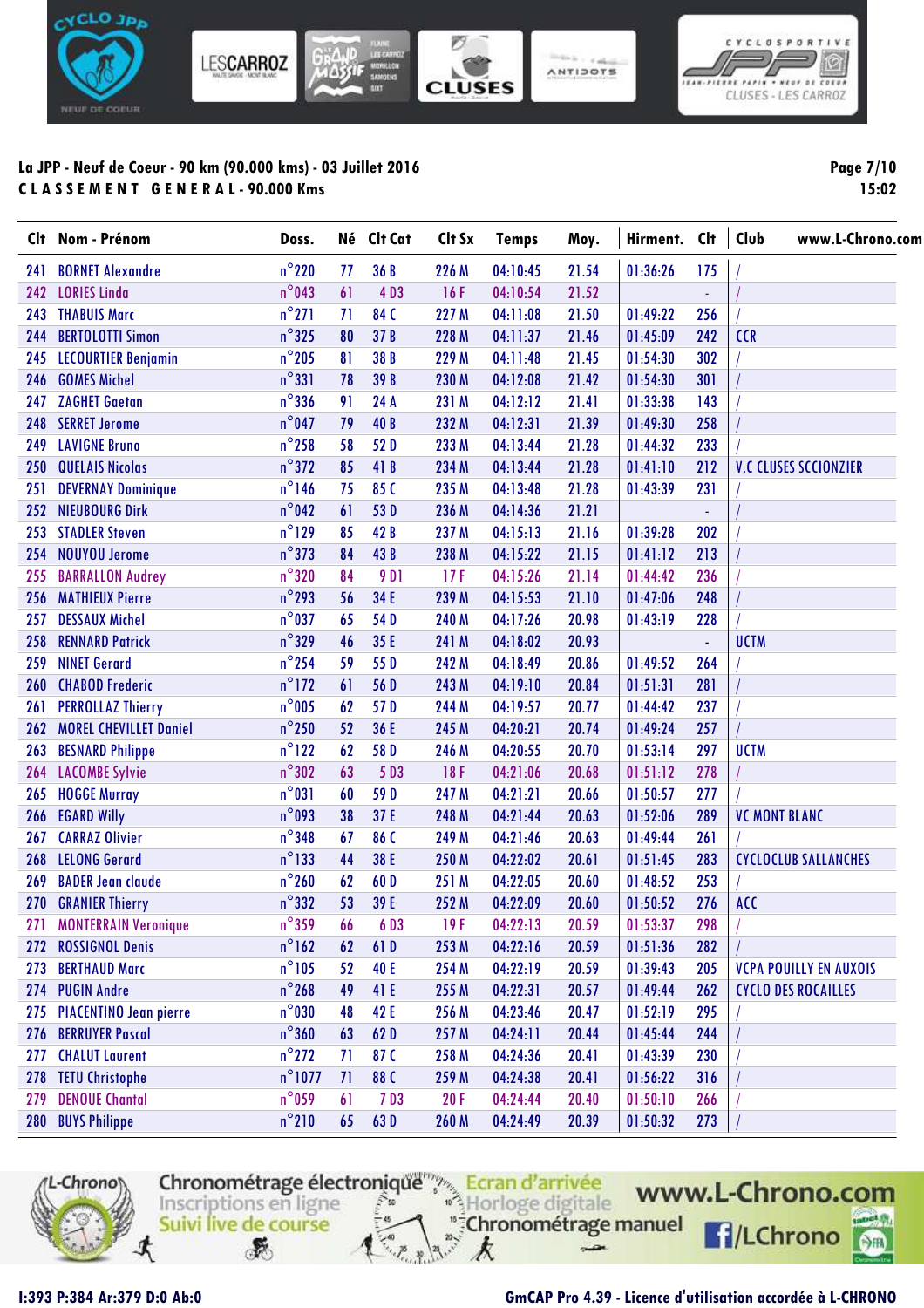

| <b>Page 8/10</b> |  |
|------------------|--|
|                  |  |

 $\circledcirc$ 

cor or coru

**15:02**

| Clt | Nom - Prénom               | Doss.           | Né | Clt Cat          | Clt Sx | <b>Temps</b> | Moy.  | Hirment. | <b>Clt</b> | Club<br>www.L-Chrono.com      |
|-----|----------------------------|-----------------|----|------------------|--------|--------------|-------|----------|------------|-------------------------------|
| 281 | <b>RAMOS Michel</b>        | $n^{\circ}$ 215 | 70 | 89 C             | 261 M  | 04:24:49     | 20.39 | 01:50:22 | 268        | <b>TEAM JUST</b>              |
| 282 | <b>CRETIN Karim</b>        | $n^{\circ}061$  | 67 | <b>90 C</b>      | 262 M  | 04:25:06     | 20.37 | 01:51:57 | 284        |                               |
| 283 | <b>LEFAILLET Julie</b>     | $n^{\circ}$ 192 | 87 | 25A              | 263 M  | 04:25:29     | 20.34 | 01:50:08 | 265        |                               |
| 284 | <b>MUDRY Bernard</b>       | $n^{\circ}$ 165 | 41 | 43 E             | 264 M  | 04:26:07     | 20.29 | 01:53:42 | 299        |                               |
| 285 | <b>DENARIE Fabrice</b>     | $n^{\circ}$ 339 | 72 | 91 C             | 265 M  | 04:26:19     | 20.28 | 01:35:15 | 161        |                               |
| 286 | <b>KIOCK Herve</b>         | $n^{\circ}$ 190 | 63 | 64D              | 266 M  | 04:26:31     | 20.26 | 01:49:40 | 260        |                               |
| 287 | <b>JUGE Christian</b>      | $n^{\circ}265$  | 50 | 44 E             | 267 M  | 04:26:39     | 20.25 | 01:55:21 | 309        | <b>AC CLUSES</b>              |
| 288 | <b>DESJEMONTET Olivier</b> | $n^{\circ}367$  | 66 | 65 D             | 268 M  | 04:26:50     | 20.24 | 01:56:27 | 318        |                               |
| 289 | <b>RIBETTE Jean</b>        | $n^{\circ}$ 152 | 49 | 45 E             | 269 M  | 04:27:18     | 20.20 | 01:48:19 | 249        |                               |
| 290 | <b>PERRIN Alain</b>        | $n^{\circ}091$  | 54 | 46 E             | 270 M  | 04:27:29     | 20.19 | 01:50:27 | 270        | <b>VCPA POUILLY EN AUXOIS</b> |
| 291 | <b>DELSAUX Didier</b>      | $n^{\circ}084$  | 55 | 47 E             | 271 M  | 04:27:30     | 20.19 | 01:48:54 | 255        | <b>CC COULOMMIERS</b>         |
| 292 | <b>PERRILLAT Martial</b>   | $n^{\circ}$ 277 | 48 | 48 E             | 272 M  | 04:27:50     | 20.16 | 01:55:53 | 314        |                               |
| 293 | <b>COSSARD Jean-pierre</b> | $n^{\circ}$ 167 | 41 | 49 E             | 273 M  | 04:27:53     | 20.16 | 01:52:08 | 290        |                               |
| 294 | <b>MICHALAK Franck</b>     | $n^{\circ}$ 214 | 71 | <b>92 C</b>      | 274 M  | 04:28:01     | 20.15 | 01:50:26 | 269        |                               |
| 295 | <b>DOCKX Sten</b>          | $n^{\circ}$ 045 | 63 | 66 D             | 275 M  | 04:28:34     | 20.11 | 01:50:29 | 272        |                               |
| 296 | <b>CRETIN Carole</b>       | $n^{\circ}$ 062 | 67 | 5 D <sub>2</sub> | 21F    | 04:28:42     | 20.10 | 01:51:59 | 286        |                               |
| 297 | <b>MOUTHON Claude</b>      | $n^{\circ}$ 137 | 56 | 8D3              | 22F    | 04:29:41     | 20.02 | 01:58:05 | 329        | <b>SAINT JEOIRE</b>           |
| 298 | <b>MAILLOT Gerard</b>      | $n^{\circ}321$  | 53 | 50 E             | 276 M  | 04:29:42     | 20.02 | 01:56:36 | 320        |                               |
| 299 | <b>AGNELLET Pascal</b>     | $n^{\circ}$ 243 | 63 | 67D              | 277 M  | 04:31:07     | 19.92 | 01:32:33 | 136        |                               |
| 300 | <b>BOLLEREAU Laurent</b>   | $n^{\circ}$ 076 | 72 | <b>93 C</b>      | 278 M  | 04:31:18     | 19.90 | 01:48:30 | 250        | <b>VCPA POUILLY EN AUXOIS</b> |
| 301 | <b>BAUDET Didier</b>       | $n^{\circ}$ 033 | 69 | <b>94 C</b>      | 279 M  | 04:31:45     | 19.87 | 01:52:13 | 294        |                               |
| 302 | <b>DESAILLOUD Regis</b>    | $n^{\circ}161$  | 50 | 51 E             | 280 M  | 04:31:54     | 19.86 | 01:59:24 | 337        |                               |
| 303 | <b>DESAILLOUD Cedric</b>   | $n^{\circ}188$  | 50 | 52 E             | 281 M  | 04:31:55     | 19.86 | 01:59:20 | 336        |                               |
| 304 | <b>MAGLI Gerard</b>        | $n^{\circ}182$  | 51 | 53 E             | 282 M  | 04:32:05     | 19.85 | 01:52:11 | 293        |                               |
| 305 | <b>GOOVAERTS Koen</b>      | $n^{\circ}$ 055 | 91 | 26 A             | 283 M  | 04:33:04     | 19.78 | 01:57:17 | 322        |                               |
| 306 | <b>CALLENDRIER David</b>   | $n^{\circ}$ 285 | 53 | 54 E             | 284 M  | 04:33:32     | 19.74 | 01:57:59 | 327        |                               |
| 307 | <b>BUYS Jean philippe</b>  | $n^{\circ}$ 338 | 71 | 95 <sub>C</sub>  | 285 M  | 04:33:39     | 19.73 | 01:50:48 | 275        |                               |
| 308 | <b>MINIER Gaetan</b>       | $n^{\circ}$ 177 | 76 | 96 C             | 286 M  | 04:33:41     | 19.73 | 01:50:47 | 274        |                               |
| 309 | <b>THABUIS Herve</b>       | $n^{\circ}$ 256 | 73 | 97 C             | 287 M  | 04:33:57     | 19.71 |          | $\omega$   |                               |
| 310 | <b>TOUNA Antoine</b>       | $n^{\circ}$ 289 | 71 | 98 C             | 288 M  | 04:33:57     | 19.71 | 01:56:27 | 319        |                               |
| 311 | <b>DESCHAMP Olivier</b>    | $n^{\circ}783$  | 65 | 68D              | 289 M  | 04:34:46     | 19.65 | 01:45:17 | 243        |                               |
|     | 312 DERUDET Jean-yves      | $n^{\circ}$ 156 | 60 | 69D              | 290 M  | 04:34:54     | 19.64 | 01:54:56 | 304        |                               |
| 313 | <b>SADIER Alain</b>        | $n^{\circ}$ 247 | 47 | 55 E             | 291 M  | 04:34:58     | 19.64 | 01:52:04 | 288        |                               |
|     | 314 VITTORELLI Daniel      | $n^{\circ}$ 072 | 48 | 56 E             | 292 M  | 04:35:23     | 19.61 | 01:51:57 | 285        | LES CYCLOSDE LA NUSSANCE      |
| 315 | <b>CARREL Christian</b>    | $n^{\circ}171$  | 57 | 70 D             | 293 M  | 04:35:33     | 19.60 | 01:49:51 | 263        |                               |
| 316 | <b>BONTAZ Pierre</b>       | $n^{\circ}$ 290 | 52 | 57 E             | 294 M  | 04:35:44     | 19.58 | 01:58:02 | 328        |                               |
| 317 | <b>SGRO Joseph</b>         | $n^{\circ}$ 179 | 52 | 58 E             | 295 M  | 04:35:48     | 19.58 | 01:50:27 | 271        |                               |
| 318 | <b>RIN Kevin</b>           | $n^{\circ}$ 330 | 72 | 99 C             | 296 M  | 04:36:12     | 19.55 | 01:54:32 | 303        |                               |
| 319 | <b>RIBETTE Monique</b>     | $n^{\circ}$ 366 | 56 | 9D3              | 23F    | 04:36:28     | 19.53 | 01:54:59 | 307        |                               |
|     | 320 BUISSON Auguste        | $n^{\circ}$ 095 | 47 | 59 E             | 297 M  | 04:36:54     | 19.50 | 01:56:25 | 317        |                               |



Chronométrage électronique de Course

k

 $\rightarrow$ 

www.L-Chrono.com **R**/LChrono  $\circ$ 

 $\mathcal{F}$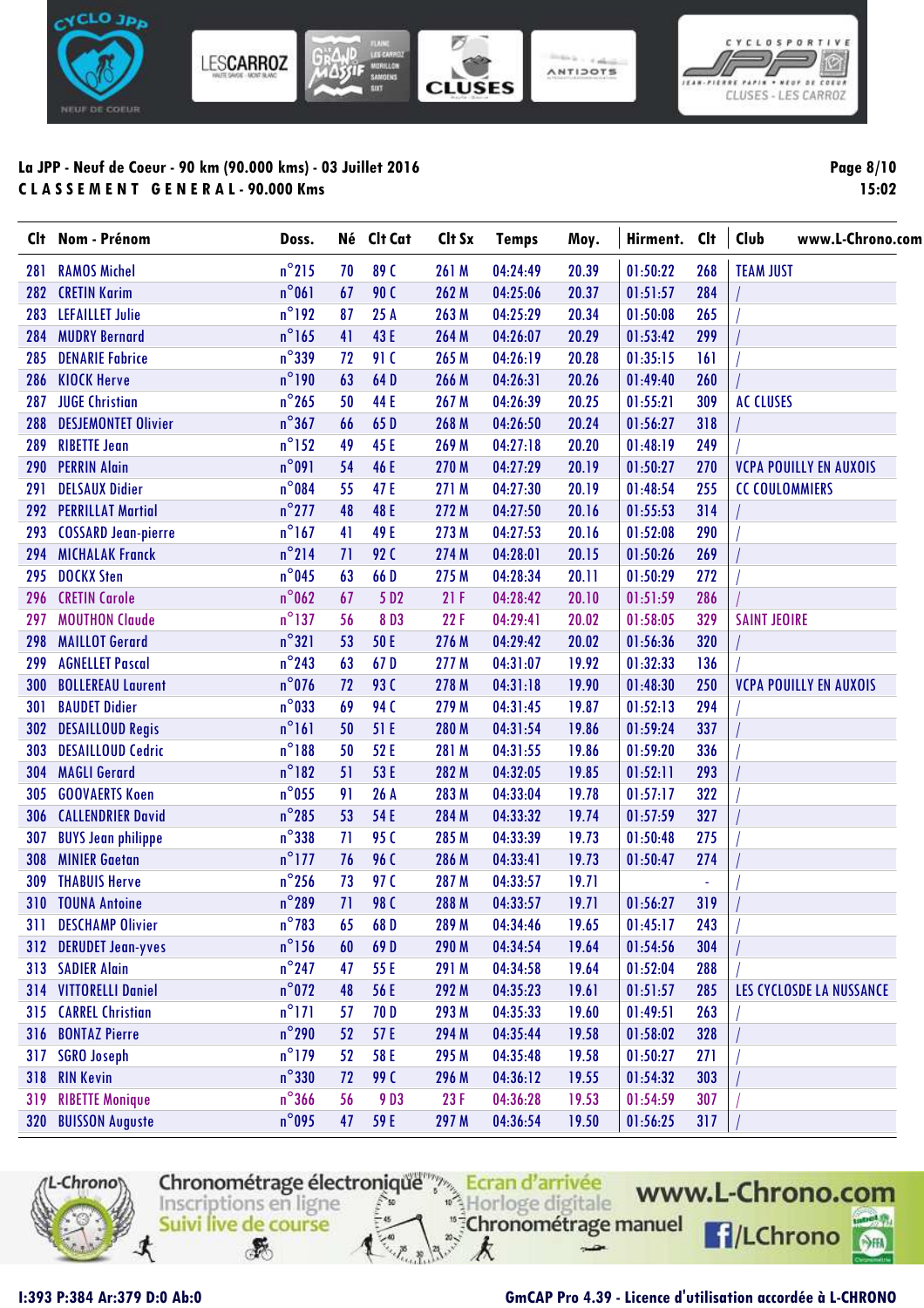

**Page 9/10 15:02**

 $\boxed{\circ}$ 

eur as cosul

|     | Clt Nom - Prénom                   | Doss.           |    | Né Clt Cat       | Clt Sx | <b>Temps</b> | Moy.  | Hirment. | <b>Clt</b> | Club<br>www.L-Chrono.com        |
|-----|------------------------------------|-----------------|----|------------------|--------|--------------|-------|----------|------------|---------------------------------|
| 321 | <b>WILLEMS Marcel</b>              | $n^{\circ}$ 054 | 63 | 71 D             | 298 M  | 04:36:54     | 19.50 | 01:52:03 | 287        |                                 |
|     | 322 SIMONS Tony                    | $n^{\circ}021$  | 59 | 72D              | 299 M  | 04:37:12     | 19.48 | 02:02:40 | 341        |                                 |
| 323 | <b>COSSON Fabienne</b>             | $n^{\circ}118$  | 67 | 6 D <sub>2</sub> | 24F    | 04:37:22     | 19.47 | 01:54:59 | 306        | <b>CC ROCHOIS</b>               |
| 324 | <b>COSSON Marc</b>                 | $n^{\circ}$ 463 | 64 | 73D              | 300 M  | 04:37:22     | 19.47 | 01:54:57 | 305        | <b>CC ROCHOIS</b>               |
| 325 | <b>PRAT Daniel</b>                 | $n^{\circ}$ 157 | 64 | 74 D             | 301 M  | 04:37:22     | 19.47 | 01:58:54 | 335        | <b>CYCLO CLUB ROCHOIS</b>       |
| 326 | <b>MALKOUNI Achraf</b>             | $n^{\circ}$ 147 | 79 | 44 B             | 302 M  | 04:37:32     | 19.46 | 01:56:09 | 315        |                                 |
| 327 | <b>VAN DEN HOVE Danny</b>          | $n^{\circ}041$  | 58 | 75 D             | 303 M  | 04:38:10     | 19.41 | 01:57:57 | 326        |                                 |
| 328 | <b>KOUBBI Francis</b>              | $n^{\circ}$ 218 | 57 | 76 D             | 304 M  | 04:38:51     | 19.37 | 02:00:15 | 339        | ACL8                            |
| 329 | <b>PERILLAT Raymond</b>            | $n^{\circ}$ 134 | 41 | 60 E             | 305 M  | 04:38:57     | 19.36 | 01:52:09 | 291        | <b>AMICALE CYCLO CLUSIENS</b>   |
| 330 | <b>BENE Thierry</b>                | $n^{\circ}$ 158 | 66 | 77D              | 306 M  | 04:39:20     | 19.33 | 01:55:10 | 308        | <b>AMICALE CYCLOS CLUSIENNE</b> |
| 331 | <b>MOUTHON Jacky</b>               | $n^{\circ}$ 225 | 54 | 61 E             | 307 M  | 04:39:21     | 19.33 | 01:55:41 | 312        |                                 |
| 332 | <b>MEDOT Marc</b>                  | $n^{\circ}$ 560 | 81 | 45 B             | 308 M  | 04:39:26     | 19.32 | 01:49:32 | 259        |                                 |
| 333 | <b>DUBOIS Thierry</b>              | $n^{\circ}326$  | 64 | 78 D             | 309 M  | 04:39:28     | 19.32 |          |            |                                 |
| 334 | <b>DESSAUX Maxime</b>              | $n^{\circ}$ 036 | 89 | 27A              | 310M   | 04:39:31     | 19.32 | 01:55:31 | 310        |                                 |
| 335 | <b>BIANCHI Pierre</b>              | $n^{\circ}262$  | 57 | 79 D             | 311 M  | 04:40:05     | 19.28 | 01:52:10 | 292        |                                 |
| 336 | <b>PIENNE Gilles</b>               | $n^{\circ}309$  | 64 | 80D              | 312 M  | 04:40:34     | 19.25 | 01:51:17 | 280        |                                 |
| 337 | <b>CONTAT Virginie</b>             | $n^{\circ}$ 140 | 81 | 10D1             | 25F    | 04:40:52     | 19.23 | 01:58:08 | 330        |                                 |
| 338 | <b>ALEX Bastien</b>                | $n^{\circ}$ 135 | 90 | 28 A             | 313M   | 04:41:42     | 19.17 | 01:50:11 | 267        |                                 |
| 339 | <b>SLUYS Jos</b>                   | $n^{\circ}$ 039 | 63 | 81D              | 314 M  | 04:42:50     | 19.09 | 01:57:47 | 325        |                                 |
| 340 | <b>MAURIAT Francoise</b>           | $n^{\circ}$ 270 | 50 | 10D3             | 26 F   | 04:42:56     | 19.09 | 02:03:27 | 344        |                                 |
| 341 | <b>PIERQUET Gerard</b>             | $n^{\circ}$ 168 | 62 | 82D              | 315 M  | 04:43:04     | 19.08 | 01:52:53 | 296        |                                 |
| 342 | <b>DONAT BOUILLUD Marie cecile</b> | $n^{\circ}$ 094 | 67 | 100C             | 316 M  | 04:43:52     | 19.02 | 01:57:19 | 323        | <b>ST JEOIRE</b>                |
| 343 | <b>CHOLLET Bruno</b>               | $n^{\circ}$ 450 | 60 | 83D              | 317 M  | 04:43:56     | 19.02 | 01:58:38 | 331        | <b>CCRROCHOIS</b>               |
| 344 | <b>PONTIEUX Bruno</b>              | $n^{\circ}$ 178 | 70 | 101C             | 318 M  | 04:44:37     | 18.97 | 01:53:45 | 300        |                                 |
| 345 | <b>BEDDOW Simon</b>                | $n^{\circ}024$  | 65 | 84D              | 319 M  | 04:44:49     | 18.96 | 02:04:38 | 350        |                                 |
| 346 | <b>PAGANELLI Renaud</b>            | $n^{\circ}$ 384 | 71 | 102C             | 320 M  | 04:45:38     | 18.91 | 01:55:50 | 313        |                                 |
| 347 | <b>PERINET Nadine</b>              | $n^{\circ}363$  | 61 | 11D3             | 27F    | 04:46:16     | 18.86 | 01:58:39 | 332        |                                 |
| 348 | <b>DARFEUILLES Charles</b>         | $n^{\circ}$ 166 | 41 | 62 E             | 321 M  | 04:46:54     | 18.82 |          | ÷          |                                 |
| 349 | <b>ENTWISTLE Mark</b>              | $n^{\circ}$ 111 | 73 | 103C             | 322 M  | 04:47:10     | 18.80 |          |            |                                 |
| 350 | <b>BOUCLIER Carole</b>             | $n^{\circ}$ 174 | 59 | 12D3             | 28 F   | 04:47:53     | 18.76 | 02:03:28 | 345        |                                 |
|     | 351 CLARARD Alain                  | $n^{\circ}$ 219 |    | 55 63 E          | 323 M  | 04:48:30     | 18.72 | 01:58:47 | 334        |                                 |
| 352 | <b>MAISTRE Olivier</b>             | $n^{\circ}$ 034 | 71 | 104C             | 324 M  | 04:48:54     | 18.69 | 02:04:08 | 349        |                                 |
| 353 | <b>DEPOISIER Nadege</b>            | $n^{\circ}051$  | 78 | 11D1             | 29F    | 04:49:10     | 18.68 | 02:00:03 | 338        |                                 |
| 354 | <b>BETREMIEUX Regis</b>            | $n^{\circ}$ 029 | 61 | 85D              | 325 M  | 04:50:40     | 18.58 | 01:55:36 | 311        |                                 |
| 355 | <b>NOEL Bernard</b>                | $n^{\circ}$ 324 | 47 | 64 E             | 326 M  | 04:51:45     | 18.51 | 02:04:06 | 348        | <b>UCTM</b>                     |
| 356 | <b>MIALLET Robert</b>              | $n^{\circ}109$  | 59 | 86 D             | 327 M  | 04:52:48     | 18.44 | 02:04:06 | 347        | <b>VCTM</b>                     |
| 357 | <b>SORU Giuseppe</b>               | $n^{\circ}$ 253 | 56 | 65 E             | 328 M  | 04:53:52     | 18.38 | 01:48:33 | 251        |                                 |
| 358 | <b>CHABERT Franck</b>              | $n^{\circ}$ 048 | 66 | 87D              | 329 M  | 04:54:06     | 18.36 | 02:06:03 | 352        |                                 |
| 359 | <b>DUNAND Bernard</b>              | $n^{\circ}$ 073 | 55 | 66 E             | 330 M  | 04:55:18     | 18.29 | 02:08:19 | 357        |                                 |
|     | 360 GUYON Annie                    | $n^{\circ}340$  | 60 | 13D3             | 30F    | 04:55:38     | 18.27 | 01:58:41 | 333        | <b>CCR</b>                      |



Chronométrage électronique de la d'arrivée digitale WWI<br>
Inscriptions en ligne<br>
Suivi live de course  $\mathcal{F}$ k



 $\rightarrow$